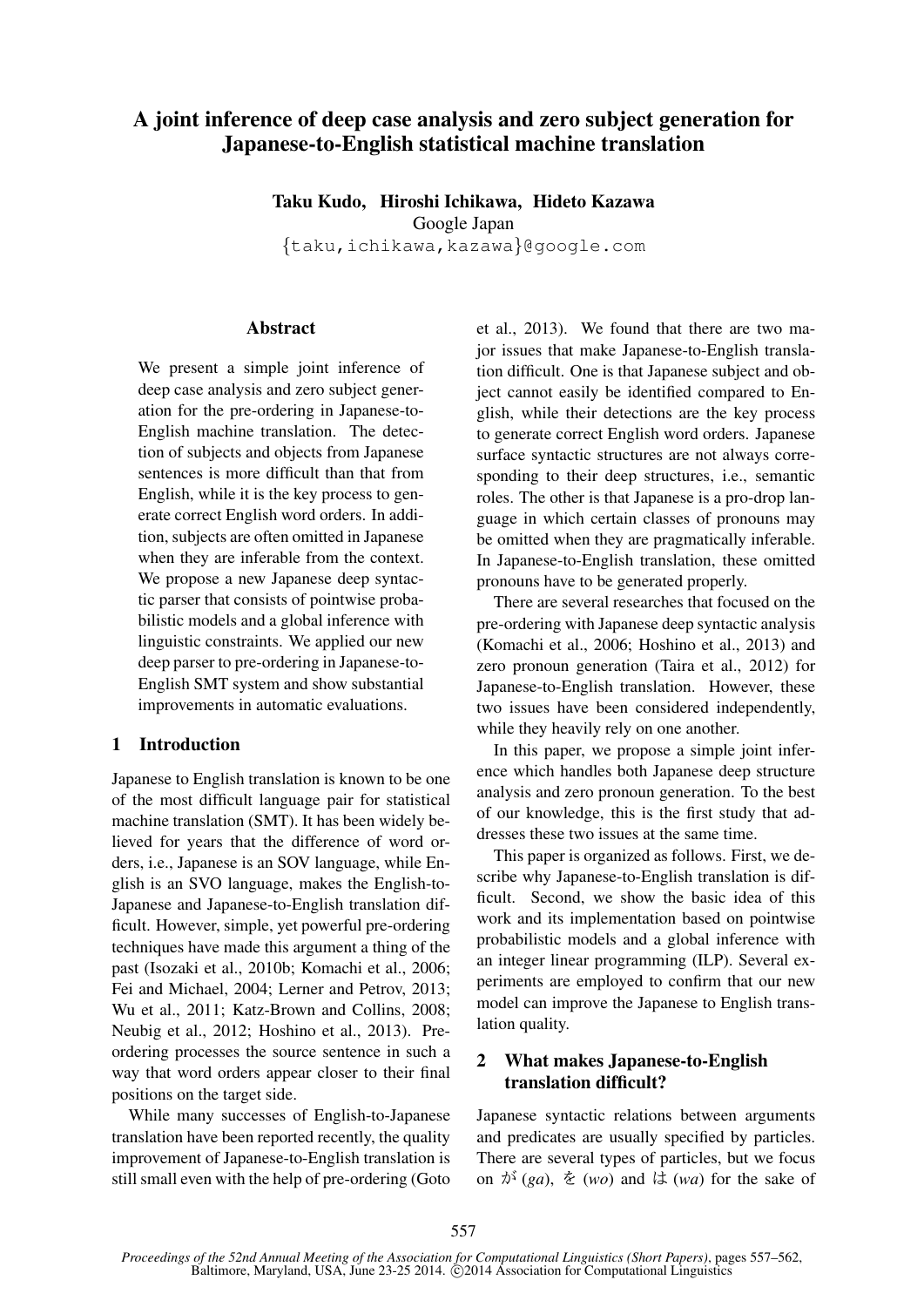Table 1: An example of difficult sentence for parsing

| Sentence: | 今日 は                                     | お酒 ̄が | 飲める.                                                         |
|-----------|------------------------------------------|-------|--------------------------------------------------------------|
| Gloss:    |                                          |       | today $wa_{\text{I}OP}$ liquor $ga_{\text{I}NOM}$ can drink. |
|           | Translation: (I) can drink liquor today. |       |                                                              |

simplicity  $<sup>1</sup>$ .</sup>

- *ga* is usually a subject marker. However, it becomes an object marker if the predicate has a potential voice type, which is usually translated into *can, be able to, want to, or would like to*.
- *wo* is an object marker.
- *wa* is a topic case marker. The topic can be anything that a speaker wants to talk about. It can be subject, object, location, time or any other grammatical elements.

We cannot always identify Japanese subject and object only by seeing the surface case markers *ga*, *wo* and *wa*. Especially the topic case marker is problematic, since there is no concept of topic in English. It is necessary to get a deep interpretation of topic case markers in order to develop accurate Japanese-to-English SMT systems.

Another big issue is that Japanese subject (or even an object) can be omitted when they can pragmatically be inferable from the context. Such a pronoun-dropping is not a unique phenomenon in Japanese actually. For instance, Spanish also allows to omit pronouns. However, the inflectional suffix of Spanish verbs include a hint of the person of the subject. On the other hand, inferring Japanese subjects is more difficult than Spanish, since Japanese verbs usually do not have any grammatical cues to tell the subject type.

Table 1 shows an example Japanese sentence which cannot be parsed only with the surface structure. The second token *wa* specifies the relation between 今日 (*today*) and 飲める (*can drink*). Human can easily tell that the relation of them is not a subject but an adverb (time). The topic case marker *wa* implies that the time when the speaker drinks liquor is the focus of this sentence. The 4th token *ga* indicates the relation between お酒 (*liquor*) and 飲める (*can drink*). Since the predicate has a potential voice (*can drink*), the *ga* particle should be interpreted as an object here. In

<sup>1</sup>Other case markers are less frequent than these three markers

this sentence, the subject is omitted. In general, it is unknown who speaks this sentence, but the first person is a natural interpretation in this context.

Another tricky phenomenon is that detecting voice type is not always deterministic. There are several ways to generate a potential voice in Japanese, but we usually put the suffix word  $\hbar \delta$ (*reru*) or られる (*rareru*) after predicates. However, these suffix words are also used for a passive voice.

In summary, we can see that the following four factors are the potential causes that make the Japanese parsing difficult.

- Japanese voice type detection is not straightforward. *reru* or *rareru* are used either for passive or potential voice.
- surface case *ga* changes its interpretation from subject to object when the predicate has a potential voice.
- topic case marker *wa* is used as a topic case marker which doesn't exist in English. Topic is either subject, object or any grammatical elements depending on the context.
- Japanese subject is often omitted when it is inferable from the context. There is no cue to tell the subject person in verb suffix (inflection) like in Spanish verbs

We should note that they are not always independent issues. For instance, the deep case detection helps to tell the voice type, and vice versa.

Another note is that they are unique issues observed only in Japanese-to-English translation. In English-to-Japanese translation, it is acceptable to generate Japanese sentences that do not use Japanese topic markers *wa*. Also, generating Japanese pronoun from English pronoun is acceptable, although it sounds redundant and unnatural for native speakers.

# 3 A joint inference of deep case analysis and zero subject generation

# 3.1 Probabilistic model over predicate-argument structures

Our deep parser runs on the top of a dependency parse tree. First, it extracts all predicates and their arguments from a dependency tree by using manual rules over POS tags. Since our pre-ordering system generates the final word orders from a labeled dependency tree, we formalize our deep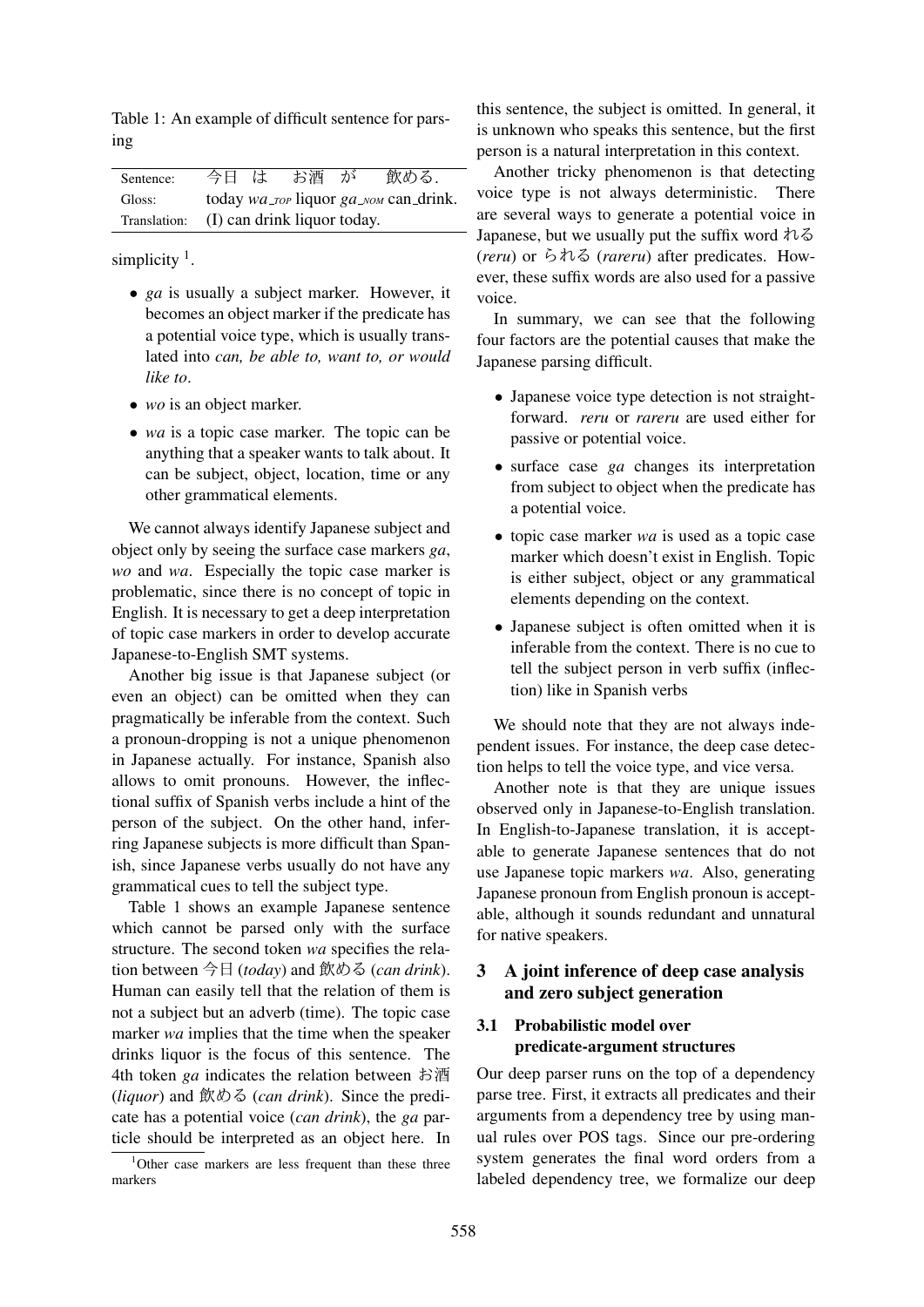parsing task as a simple labeling problem over dependency links, where the label indicates the deep syntactic roles between head and modifier.

We here define a joint probability over a predicate and its arguments as follows:

$$
P(p, z, v, A, S, D) \tag{1}
$$

where

- $\bullet$  *p*: a predicate
- z: a zero subject candidate for  $p, z \in Z =$ {*I, you, we, it, he/she, imperative, already exists*}
- v: voice type of the predicate  $p, v \in V =$  ${active, passive, potential}$
- $a_k \in A$ : k-th argument which modifies or is modified by the predicate<sup>2</sup>.
- $d_k \in D$ : deep case label which represents a deep relation between  $a_k$  and  $p$ .  $d \in \{sub$ *ject, object, other* }, where *other* means that deep case is neither subject nor object.
- $s_k \in S$ : surface relation (surface case marker) between  $a_k$  and  $p$ .

We assume that a predicate  $p$  is independent from other predicates in a sentence. This assumption allows us to estimate the deep structures of  $p$ separately, with no regard to which decisions are made in other predicates.

An optimal zero subject label  $z$ , deep cases  $D$ , and voice type  $v$  for a given predicate  $p$  can be solved as the following optimization problem.

$$
\langle \hat{z}, \hat{v}, \hat{D} \rangle = \operatornamewithlimits{argmax}_{z,v,D} P(p,z,v,A,S,D)
$$

Since the inference of this joint probability is difficult, we decompose  $P(p, z, v, A, S, D)$  into small independent sub models:

$$
P(p, z, v, A, S, D) \approx
$$
  
\n
$$
P_z(z|p, A, S)P_v(v|p, A, S)
$$
  
\n
$$
P_d(D|p, v, A, S)P(p, A, S)
$$
 (2)

We do not take the last term  $P(p, A, S)$  into consideration, since it is constant for the optimization. In the next sections, we describe how these probabilities  $P_z$ ,  $P_d$ , and  $P_v$  are computed.

# **3.1.1** Zero subject model:  $P_z(z|p, A, S)$

This model estimates the syntactic zero subject  $3$ of the predicate p. For instance, z= *I* means that the subject of  $p$  is omitted and its type is first person. z=*imperative* means that we do not need to augment a subject because the predicate is imperative. z=*already exists* means that a subject already appears in the sentence. A maximum entropy classifier is used in our zero subject model, which takes the contextual features extracted from  $p$ ,  $A$ , and  $S$ .

# **3.1.2** Voice type model:  $P_v(v|p, A, S)$

This model estimates the voice type of a predicate. We also use a maximum entropy classifier for this model. This classifier is used only when the predicate has the ambiguous suffix *reru* or *rareru*. If the predicate does not have any ambiguous suffix, this model returns pre-defined voice types with with very high probabilities.

#### **3.1.3** Deep case model:  $P_d(D|p, v, A, S)$

This model estimates the deep syntactic role between a predicate  $p$  and its arguments  $A$ . This model helps to resolve the deep cases when their surface cases are topic. We define  $P_d$  as follows after introducing an independent assumption over predicate-argument structures:

$$
P(D|p, v, A, S) \approx \prod_{i} [\max(p(d_i|a_i, p) - m(s_i, d_i, v), \delta)].
$$

 $p(d|a, p)$  models the deep relation between p and  $\alpha$ . We use a maximum likelihood estimation for  $p(d|a, p)$ :

$$
p(d = subj|a, p) = \frac{freq(s = ga, a, active form of p)}{freq(a, active form of p)}
$$
  

$$
p(d = obj|a, p) = \frac{freq(s = wo, a, active form of p)}{freq(a, active form of p)},
$$

where  $freq(s = ga, a, active form of p)$  is the frequency of how often an argument  $\alpha$  and  $p$  appears with the surface case *ga*. The frequencies are aggregated only when the predicate appear in active voice. If the voice type is active, we can safely assume that the surface cases *ga* and *wo* correspond to subject and object respectively. We compute the frequencies from a large amount of auto-parsed data.

 $m(s, d, v)$  is a non-negative penalty variable describing how the deep case  $d$  generates the surface case  $s$  depending on the voice type  $v$ . Since

 $2^2$ Generally, an argument modifies a predicate, but in relative clauses, a predicate modifies an argument

<sup>3</sup>Here *syntactic subject* means the subject which takes the voice type into account.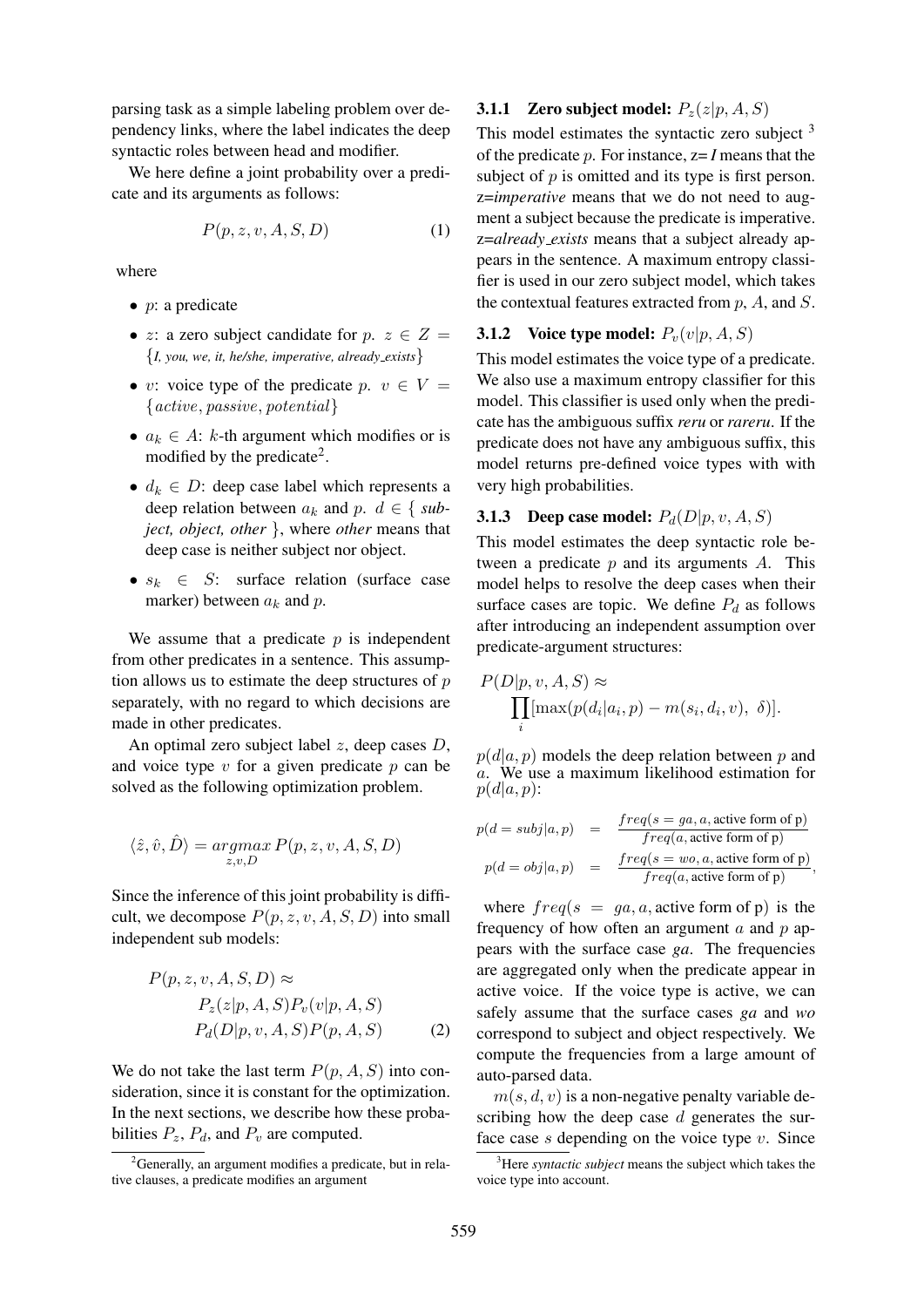the number of possible surface cases, deep cases, and voice types are small, we define this penalty manually by referring to the Japanese grammar book (descriptive grammar research group, 2009). We use these manually defined penalties in order to put more importance on syntactic preferences rather than those of semantics. Even if a predicateaugment structure is semantically irrelevant, we take this structure as long as it is syntactically correct in order to avoid SMT from generating liberal translations.

 $\delta$  is a very small positive constant to avoid zero probability.

#### 3.2 Joint inference with linguistic constraints

Our initial model (2) assumes that zero subjects and deep cases are generated independently. However, this assumption does not always capture real linguistic phenomena. English is a subjectprominent language in which almost all sentences (or predicates) must have a subject. This implies that it is more reasonable to introduce strong linguistic constraints to the final solution for preordering, which are described as follows:

- Subject is a mandatory role. A subject must be inferred either by zero subject or deep case model <sup>4</sup>. When the voice type is passive, an object role in  $D$  is considered as a syntactic subject.
- A predicate can not have multiple subjects and objects respectively.

These two constraints avoid the model from inferring syntactically irrelevant solutions.

In order to find the result with the constraints above, we formalize our model as an integer linear programming, ILP. Let  $\{x_1, \ldots, x_n\}$  be binary variables, i.e.,  $x_i \in \{0, 1\}$ .  $x_i$  corresponds to the binary decisions in our model, e.g.,  $x_k =$ 1 if  $d_i$  = subj and  $v$  = active. Let  $\{p_1, ..., p_n\}$  be probability vector corresponding to the binary decisions. ILP can be formalized as a mathematical problem, in which the objective function and the constraints are linear:

$$
\{\hat{x}_1, ..., \hat{x}_n\} = \underset{\{x_1, ..., x_n\} \in \{0, 1\}^n}{\operatorname{argmax}} \sum_{i=1}^n \log(p_i) x_i
$$
  
s.t. linear constraints over  $\{x_1, ..., x_n\}$ .

After taking the log of (2), our optimization model can be converted into an ILP. Also, the constraints

described above can be represented as linear equations over binary variables  $X$ . We leave the details of the representations to (Punyakanok et al., 2004; Iida and Poesio, 2011).

#### 3.3 Japanese pre-ordering with deep parser

We use a simple rule-based approach to make preordered Japanese sentences from our deep parse trees, which is similar to the algorithms described in (Komachi et al., 2006; Katz-Brown and Collins, 2008; Hoshino et al., 2013). First, we naively reverse all the *bunsetsu*-chunks <sup>5</sup>. Then, we move a subject chunk just before its predicate. This process converts SOV to SVO. When the subject is omitted, we generate a subject with our deep parser and insert it to a subject position in the source sentence. There are three different ways to generate a subject.

- 1. Generate real Japanese words (Insert 私 *(I)*, あなた *(you)*.. etc)
- 2. Generate virtual seed Japanese words (Insert *1st person*, *2nd person*..., which are not in the Japanese lexicon.)
- 3. Generate only a single virtual seed Japanese word regardless of the subject type. (Insert *zero subject*)

1) is the most aggressive method, but it causes completely incorrect translations if the detection of subject type fails. 2) and 3) is rather conservative, since they leave SMT to generate English pronouns.

We decided to use the following hybrid approach, since it shows the best performance in our preliminary experiments.

- In the training of SMT, use 3).
- In decoding, use 1) if the input sentence only has one predicate. Otherwise, use 3).

#### 3.4 Examples of parsing results

Table 2 shows examples of our deep parser output. It can be seen that our parser can correctly identify the deep case of topic case markers *wa*.

<sup>4</sup> *imperative* is also handled as an invisible subject

<sup>5</sup> *bunsetsu* is a basic Japanese grammatical unit consisting of one content word and functional words.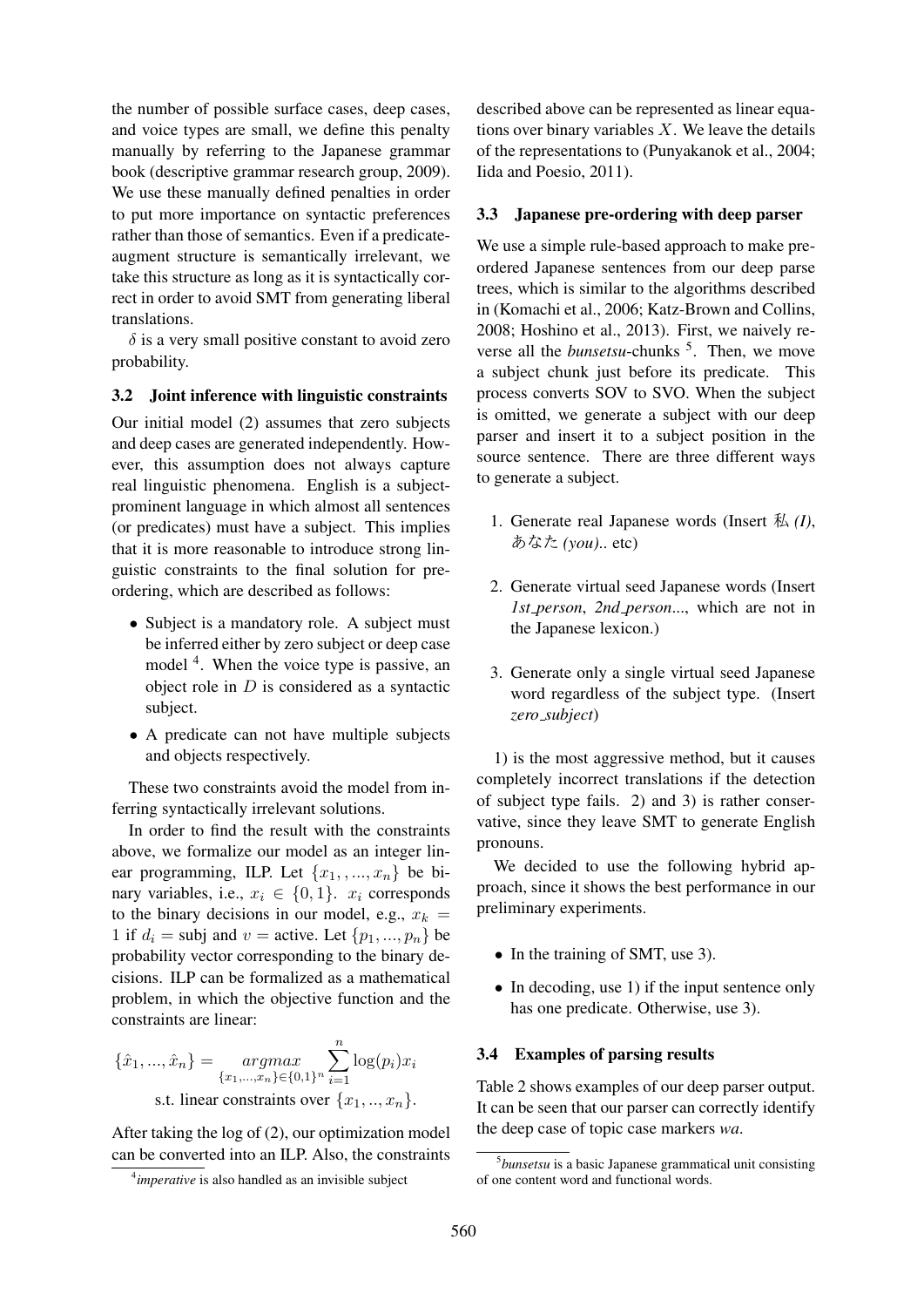Table 2: Examples of deep parser output

今日は (*today wa*) [d=other} 酒が (*liquor ga*) [d=obj} 飲める (*can\_drink*) [v=potential, z=I} ニュースが (*news ga*) [d=subj} 伝えられた (*was broadcast*) [v=passive, z=already\_exist} パスタは (*pasta wa*) {d=obj} 食べましたか (*ate+question*) {v=active, z=you} あなたは (*you wa*) {d=subj} 食べましたか (*ate+question*) {v=active, z=already exist}

## 4 Experiments

#### 4.1 Experimental settings

We carried out all our experiments using a stateof-the-art phrase-based statistical Japanese-to-English machine translation system (Och, 2003) with pre-ordering. During the decoding, we use the reordering window (distortion limit) to 4 words. For parallel training data, we use an inhouse collection of parallel sentences. These come from various sources with a substantial portion coming from the web. We trained our system on about 300M source words. Our test set contains about 10,000 sentences randomly sampled from the web.

The dependency parser we apply is an implementation of a shift-reduce dependency parser which uses a *bunsetsu*-chunk as a basic unit for parsing (Kudo and Matsumoto, 2002).

The zero subject and voice type models were trained with about 20,000 and 5,000 manually annotated web sentences respectively. In order to simplify the rating tasks for our annotators, we extracted only one candidate predicate from a sentence for annotations.

We tested the following six systems.

- baseline: no pre-ordering.
- surface reordering : pre-ordering only with surface dependency relations.
- independent deep reordering: pre-ordering using deep parser without global linguistic constraints.
- independent deep reordering + zero subject: pre-ordering using deep parser and zero subject generation without global linguistic constraints.
- joint deep reordering: pre-ordering using our new deep parser with global linguistic constraints.
- joint deep reordering + zero-subject: preordering using deep parser and zero subject generation with global linguistic constraints.

Table 3: Results for different reordering methods

| System                                   | <b>BLEU</b> | <b>RIBES</b> |
|------------------------------------------|-------------|--------------|
| baseline (no reordering)                 | 16.15       | 52.67        |
| surface reordering                       | 19.39       | 60.30        |
| independent deep reordering              | 19.68       | 61.27        |
| independent deep reordering + zero subj. | 19.81       | 61.67        |
| joint deep reordering                    | 19.76       | 61.43        |
| joint deep reordering + zero subj.       | 19.90       | 61.89        |
|                                          |             |              |

As translation metrics, we used BLEU (Papineni et al., 2002), as well as RIBES (Isozaki et al., 2010a), which is designed for measuring the quality of distant language pairs in terms of word orders.

#### 4.2 Results

Table 3 shows the experimental results for six prereordering systems. It can be seen that the proposed method with deep parser outperforms baseline and naive reordering with surface syntactic trees. The zero subject generation can also improve both BLEU and RIBES scores, but the improvements are smaller than those with reordering. Also, joint inference with global linguistics constraints outperforms the model which solves deep syntactic analysis and zero subject generation independently.

# 5 Conclusions

In this paper, we proposed a simple joint inference of deep case analysis and zero subject generation for Japanese-to-English SMT. Our parser consists of pointwise probabilistic models and a global inference with linguistic constraints. We applied our new deep parser to pre-ordering in Japanese-to-English SMT system and showed substantial improvements in automatic evaluations.

Our future work is to enhance our deep parser so that it can handle other linguistic phenomena, including causative voice, coordinations, and object ellipsis. Also, the current system is built on the top of a dependency parser. The final output of our deep parser is highly influenced by the parsing errors. It would be interesting to develop a full joint inference of dependency parsing and deep syntactic analysis.